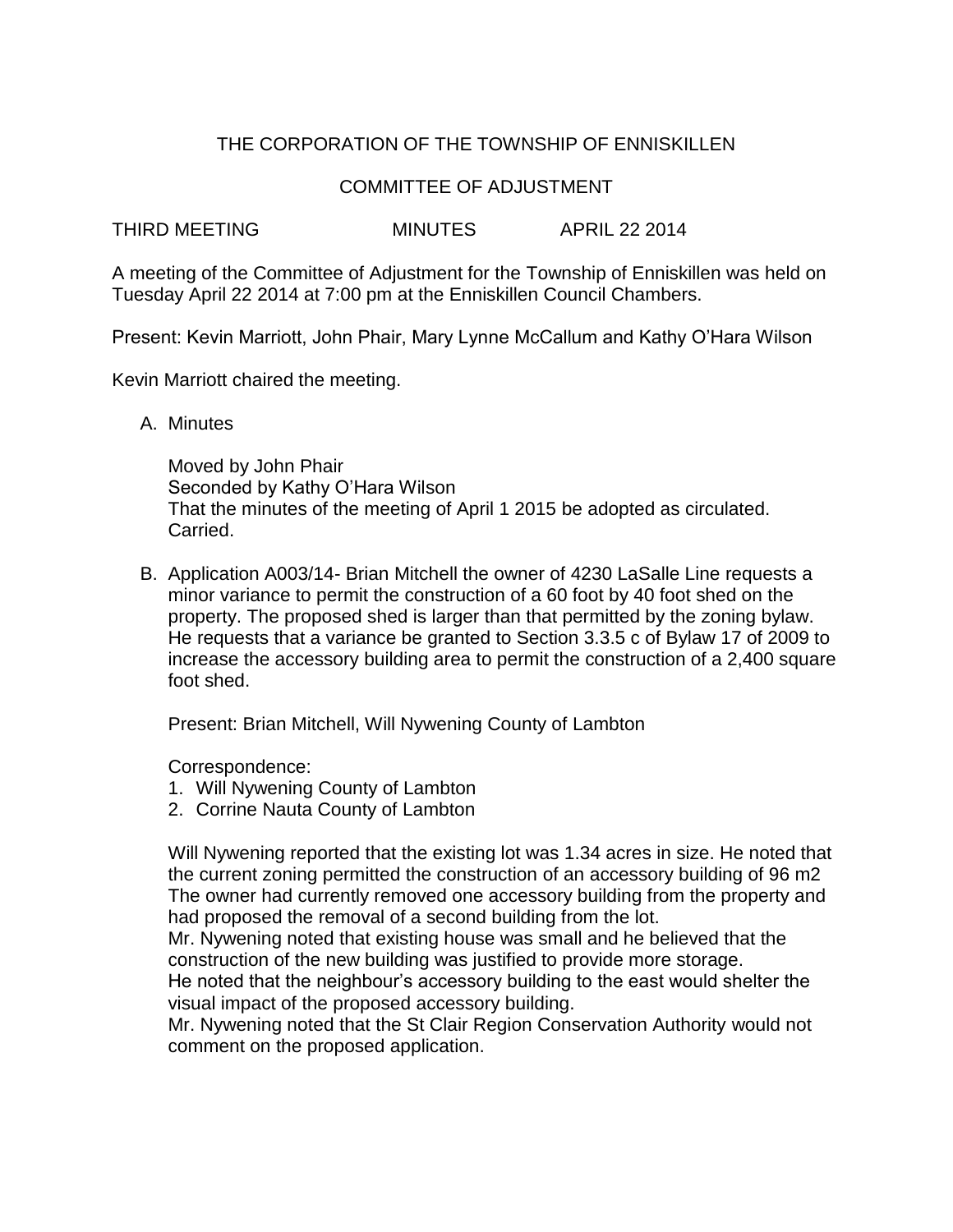THIRD MEETING 2 APRIL 22 2014

The letter from the building department noted that they did not object to the proposal. They recommended that no construction work take place over the septic system.

Kathy O'Hara Wilson questioned about the drainage on the property. Will Nywening noted that the surface water would be drained to the road by a swale to access a catch basin at the road.

Mr. Mitchell noted that eve troughs would be installed on the building.

### Moved by Mary Lynne McCallum

Seconded by Kathy O'Hara Wilson

That minor variance application A003/14 be approved increasing the accessory building area to permit the construction of a 2,400 square foot shed. Carried.

Conditions:

- 1. That the proposed building be constructed substantially to the location and dimensions shown in the application sketch including a maximum interior ceiling clearance of 14 feet.
- 2. That the largest remaining accessory building to the north of the house be removed upon completion of the proposed building construction.

Reasons:

- 1. That the proposed increase in accessory building area is minor in nature due to the removal of two accessory buildings from the property.
- 2. That the variance is appropriate for the development of the property in providing adequate storage area for the owner.
- 3. That the application meets the general purpose and intent of the Official Plan and Zoning Bylaw.
- C. Application A004/14- Jeff and Amanda Daley the owners of 3791 LaSalle Line request a minor variance to permit the construction of a 64 foot by 50 foot shed. The applicant has requested minor variances to Bylaw 17 of 2009 (1) Section 3.3.4.c to increase the accessory building area to permit the construction of a 3,200 square foot shed with a height of 25 feet and (2) Section 3.3.3 (a) to permit the accessory building in the front yard.

Present: Jeff Daley, Will Nywening County of Lambton

Correspondence:

- 1. Will Nywening County of Lambton
- 2. Corrine Nauta County of Lambton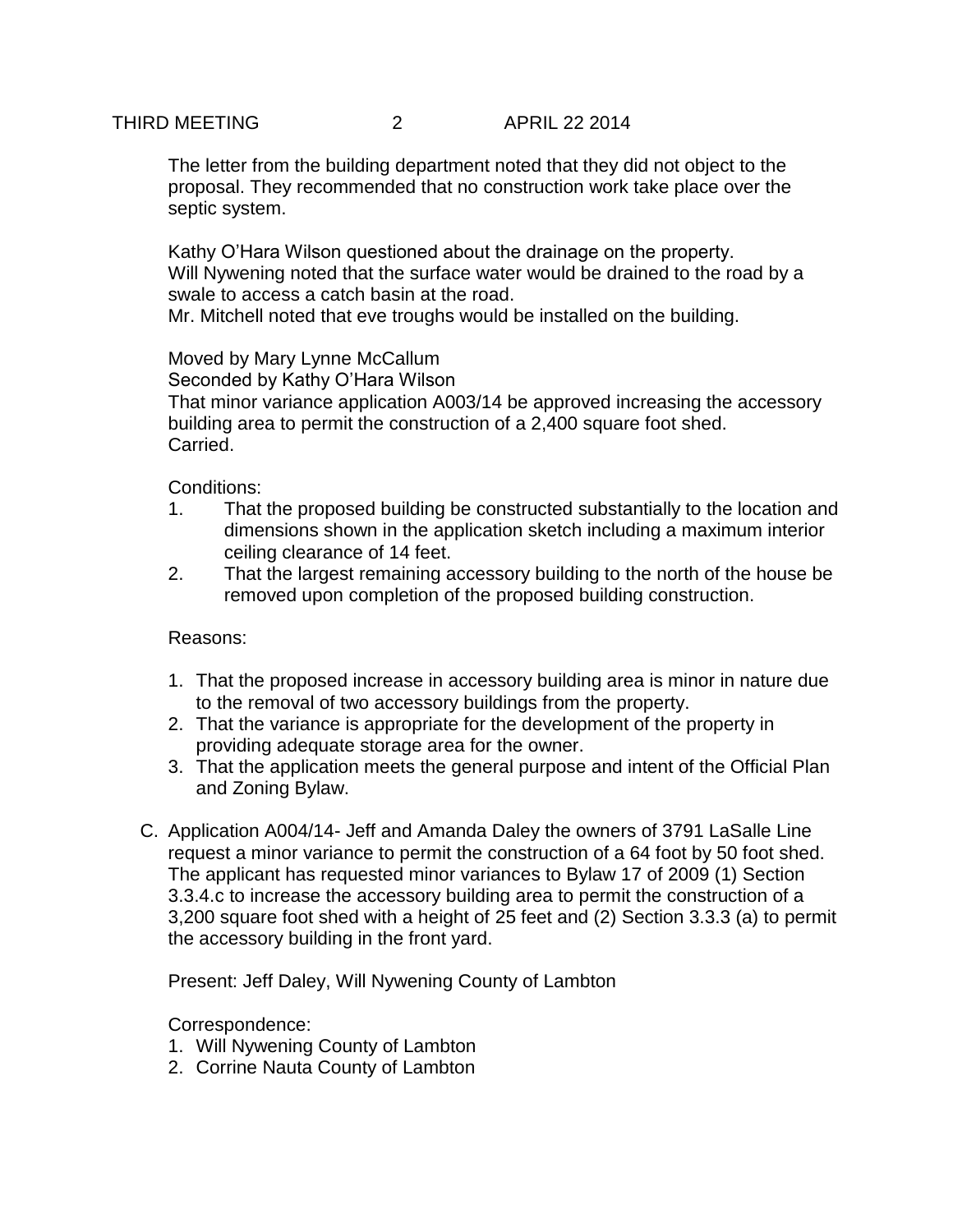Will Nywening presented his planning report on the application. He reported that the applicant proposed to construct a 64 foot to 50 foot shed. He noted that the applicant wanted to increase the accessory building area to permit the construction of a 3,200 square foot structure with a height of 25 feet. He noted that the applicant wanted to construct the building in the front yard of the lot.

Mr. Nywening noted that the property was located in the Marthaville policy area of the Official Plan. The property was located in the residential R2 zone. He reported that the lot provided adequate room for the building. He noted that the selection of the front yard for the building was justified due to the current structures on the lot.

He recommended that the building be reduced in size to 2,000 square feet and that only a portion of the building have a 14 foot ceiling height.

He suggested that the smaller frontage of the building be placed facing the road.

Mr. Nywening questioned the future use of the building on the site. As proposed he noted that in his opinion the building did not meet the four tests of the planning Act for a minor variance.

The letter from the building department concerning the septic system was reviewed.

Mr. Daley indicated that he preferred to have a 23 foot building height throughout the building. He noted that he could accept a reduction in the building size. He requested that the building area be reduced in increments of 8 feet.

### Moved by John Phair

Seconded by Kathy O'Hara Wilson

That minor variance application A004/14 be approved:

1. That Section 3.3.4.c be varied increasing the accessory building area to permit the construction of a 48 foot by 56 foot accessory shed with a maximum height of 23 feet.

Carried.

Conditions:

- 1. That the floor area of the proposed building be limited to 48 feet by 56 feet with a maximum height of 23 feet
- 2. That the shed be in the general location indicated on the application with a minimum 20 foot east side year and minimum 90 foot front yard and that the existing vegetation be maintained on the east.
- 3. That an amendment of the agreement registered on title is not required provided the drainage provisions required therein are maintained.

Reasons: